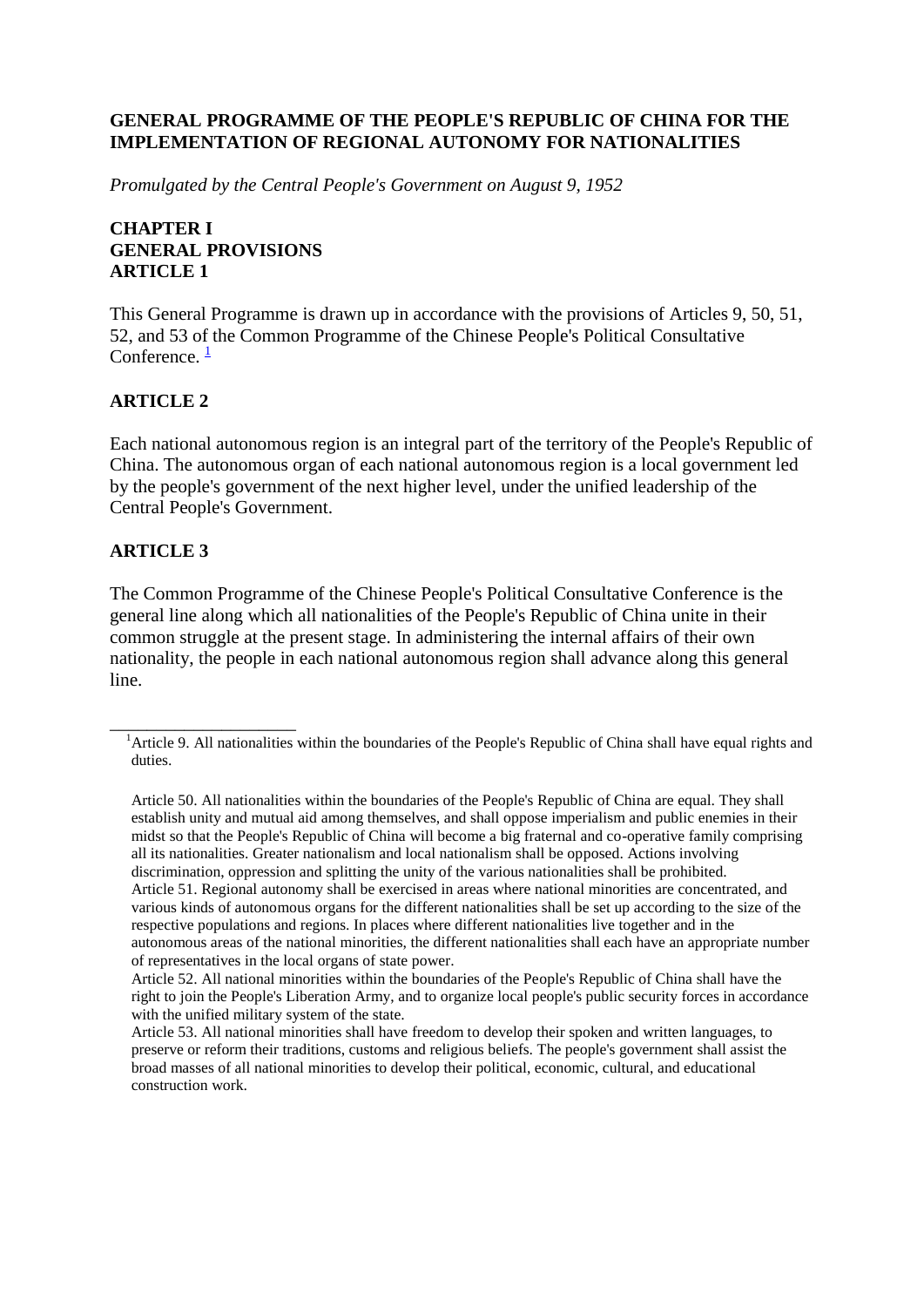## **CHAPTER II AUTONOMOUS REGIONS ARTICLE 4**

In areas where national minorities are concentrated, the following types of autonomous regions may be established according to the relations obtaining between the nationalities of the locality and to the conditions of local economic development, with due consideration of the historical background:

(1) Autonomous regions established on the basis of an area inhabited by one national minority.

(2) Autonomous regions established on the basis of an area inhabited by one large national minority, including certain areas inhabited by other national minorities with very small populations who, likewise, shall enjoy regional autonomy.

(3) Autonomous regions jointly established on the basis of two or more areas, each inhabited by a different national minority. Whether a separate national autonomous region will be established in each of these areas depends on the actual conditions in the respective areas and on the wishes of the nationalities concerned.

# **ARTICLE 5**

According to the economic, political and other requirements of the locality and with due consideration of the historical background, each national autonomous region may include some districts, towns or cities inhabited by Hans (the largest of the nationalities in China otherwise known as Chinese -- Translator). In localities within a national autonomous region where the Hans are concentrated, no regional autonomy is necessary, but the organs of state power there shall be of the type generally adopted in the rest of the country. However, in localities within a national autonomous region where the number of Hans is exceptionally large, a democratic-coalition government of nationalities shall be established.

# **ARTICLE 6**

The boundaries of each national autonomous region shall be properly demarcated, in accordance with the provisions of Articles 4 and 5 of this General Programme. If it is not possible properly to demarcate the boundaries of an autonomous region at the time of its establishment, temporary arrangements may be made, pending future readjustments.

# **ARTICLE 7**

The administrative status of a national autonomous region shall correspond to that of a *hsiang* (or village), district, county, special region or a higher level, depending on the size of its population, its area and other factors.

# **ARTICLE 8**

In designating a national autonomous region, the name of the nationality shall be prefixed with the geographical denomination. Exceptions are permitted in special cases.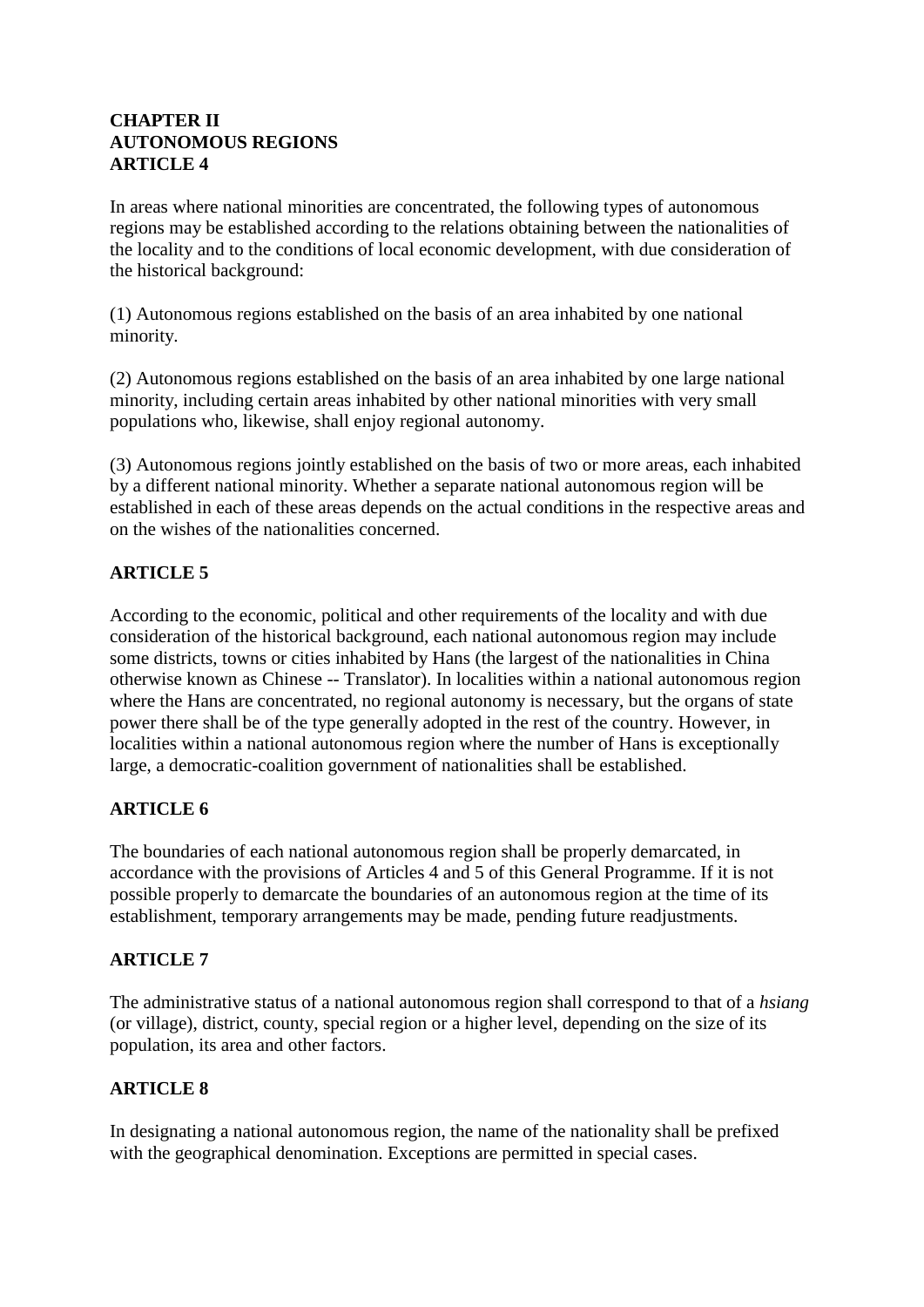# **ARTICLE 9**

In demarcating and readjusting the boundaries of a national autonomous region and in deciding its administrative status and its name, proposals shall be brought forward through consultation between the people's government of the next higher level and the representatives of the nationality or nationalities concerned. These proposals shall be submitted to the people's government of the next higher level for approval. In the case of a national autonomous region of county level or above, these proposals shall be submitted to the Government Administration Council of the Central People's Government for ratification. All proposals, approved by the local people's governments of different levels, shall be submitted through successive levels to the Government Administration Council for registration.

## **CHAPTER III AUTONOMOUS ORGANS ARTICLE 10**

The autonomous organ of a national autonomous region is the organ of state power of the people in that region.

## **ARTICLE 11**

The autonomous organ of a national autonomous region shall be set up according to the basic principles of democratic centralism and of the system of people's congresses.

#### **ARTICLE 12**

The people's government in a national autonomous region shall be composed mainly of members from the nationality or nationalities exercising regional autonomy, with the participation of an appropriate number of members from other national minorities and the Hans inhabiting the same region.

#### **ARTICLE 13**

The question as to which higher organ the autonomous organ of a national autonomous region shall be subordinated to shall be determined by the administrative status of the said region. Exceptions may be made in special cases.

## **CHAPTER IV RIGHTS TO AUTONOMY ARTICLE 14**

The actual form which the autonomous organ of a national autonomous region is to take shall be determined in accordance with the wishes of the majority of the nationality or nationalities exercising regional autonomy and the wishes of the local leaders who are associated with the people.

## **ARTICLE 15**

The autonomous organ of a national autonomous region may adopt the language most commonly used in the region as the chief medium of intercourse in the exercise of its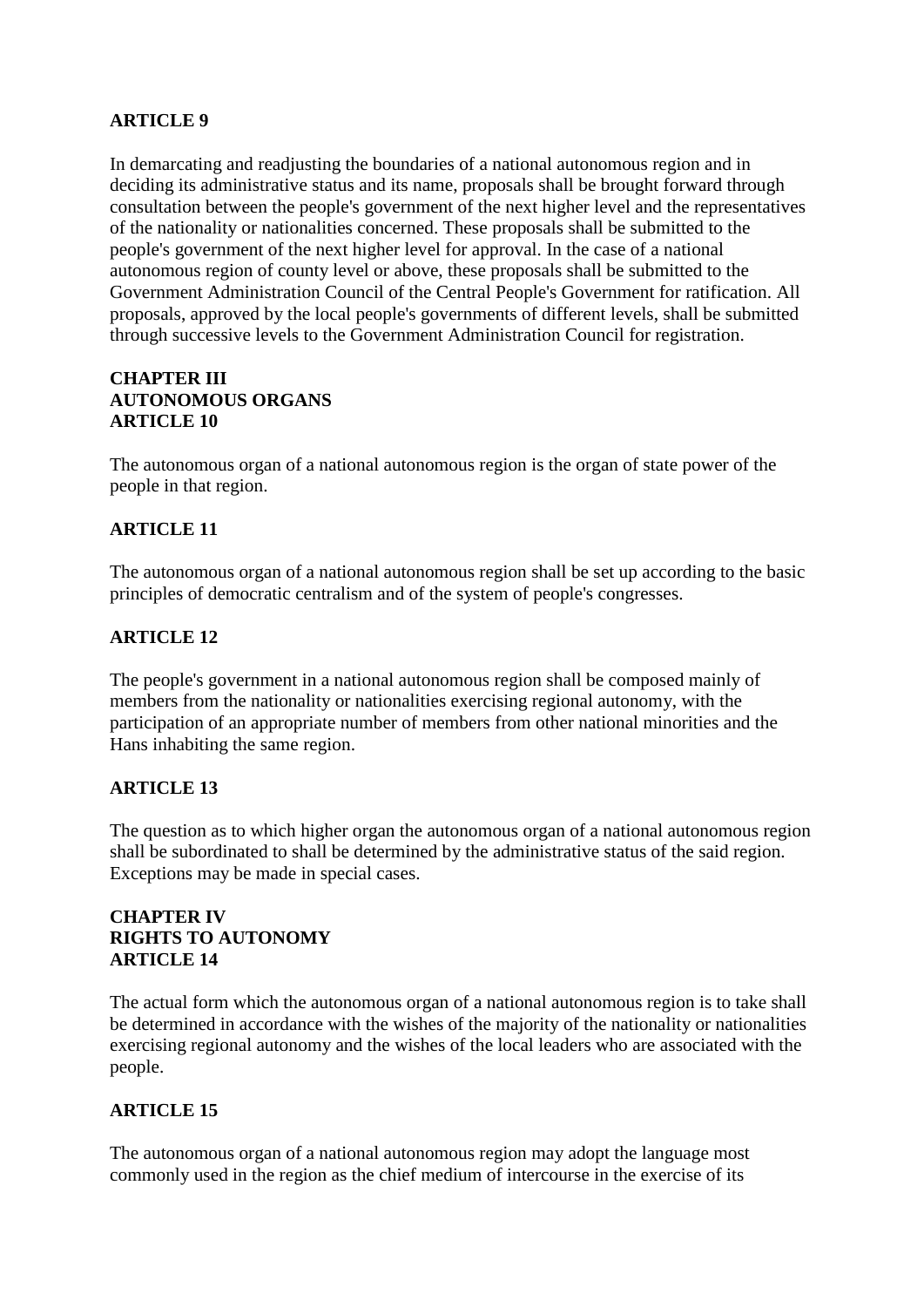authority. But when the autonomous organ exercises its authority over a nationality to whom this language is unfamiliar the language of the latter nationality shall also be adopted.

## **ARTICLE 16**

The autonomous organ of a national autonomous region may adopt the spoken and written language of the nationality (or nationalities) of the region for developing their culture and education.

# **ARTICLE 17**

The autonomous organ of a national autonomous region may take necessary steps to train cadres from among the nationalities in the region who have a highly developed sense of patriotism and close contact with the local population.

## **ARTICLE 18**

Internal reforms shall be carried out in a national autonomous region in accordance with the wishes of the majority of its people and of the local leaders who are associated with the people.

## **ARTICLE 19**

The autonomous organ of a national autonomous region may, subject to the unified financial control of the state, administer the region's finances within a sphere prescribed by the Central People's Government and the local people's governments above its level.

## **ARTICLE 20**

The autonomous organ of a national autonomous region may freely develop the region's economy in accordance with the unified economic system and plan for economic construction of the state.

## **ARTICLE 21**

The autonomous organ of a national autonomous region may take necessary and appropriate steps to develop the culture, education, arts, and health services of the various nationalities inhabiting the region.

#### **ARTICLE 22**

The autonomous organ of a national autonomous region may organize its own local security forces and militia within the unified military system of the state.

#### **ARTICLE 23**

In compliance with the provisions of the laws and decrees of the Central People's Government and the local people's governments of higher levels, and within the limits of its autonomous jurisdiction, the autonomous organ of a national autonomous region may draw up special regulations for the region, which shall be submitted for approval to the people's governments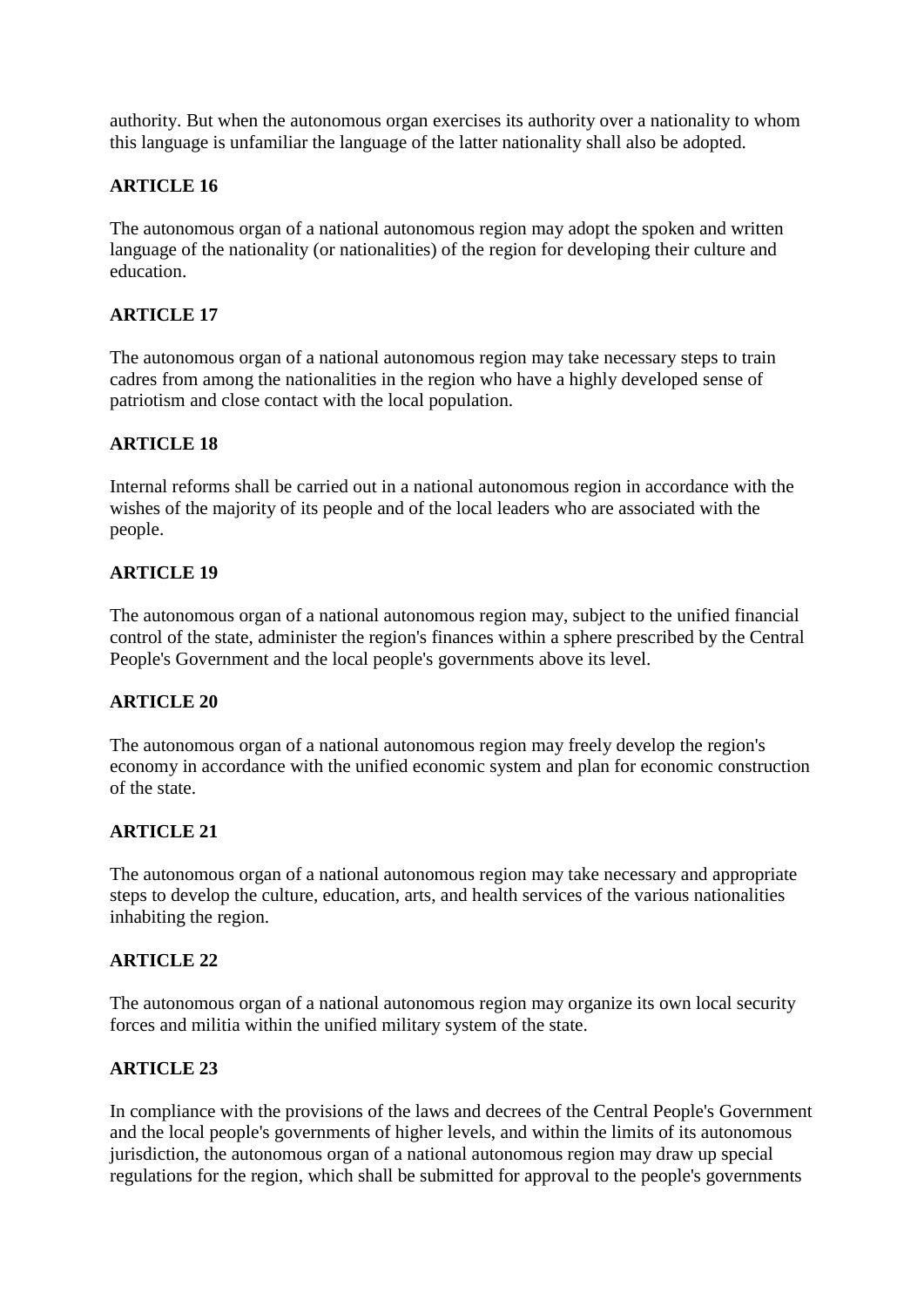of the two next higher levels. Such special regulations, when approved by the local people's governments of higher levels, shall be submitted through successive levels to the Government Administration Council of the Central People's Government for registration.

# **ARTICLE 24**

The above-enumerated rights to autonomy shall, in principle, apply to all national autonomous regions; the scope of their application shall depend on the administrative status of the national autonomous region concerned.

#### **CHAPTER V RELATIONS BETWEEN THE NATIONALITIES. OF AN AUTONOMOUS REGION ARTICLE 25**

The autonomous organ of a national autonomous region shall protect the right to national equality of all nationalities in the region; educate the people of different nationalities to respect each other's languages, both spoken and written, customs, traditions and religious beliefs; and prohibit national discrimination and oppression, and all acts liable to provoke disputes between nationalities.

## **ARTICLE 26**

The autonomous organ of a national autonomous region shall guarantee to all people in the region, irrespective of nationality, freedom of thought, speech, publication, assembly, association, correspondence, person, domicile, change of domicile, religious belief, and the freedom to hold processions and demonstrations, as stipulated in the Common Programme of the Chinese People's Political Consultative Conference, and the right to elect and to be elected according to law.

## **ARTICLE 27**

The autonomous organ of a national autonomous region shall, in accordance with the provisions of Article 4 of this General Programme, help the other national minority or minorities concentrated in the region to practise regional autonomy.

## **ARTICLE 28**

The autonomous organ of a national autonomous region shall enter into full consultation with representatives of other nationality or nationalities living in the region on all problems relating particularly to that nationality or nationalities.

## **ARTICLE 29**

The autonomous organ of a national autonomous region shall educate and guide the people living in the region towards unity and mutual assistance between all nationalities of the country, and towards love for the People's Republic of China in which all nationalities live together in a spirit of fraternity and co-operation like one big family.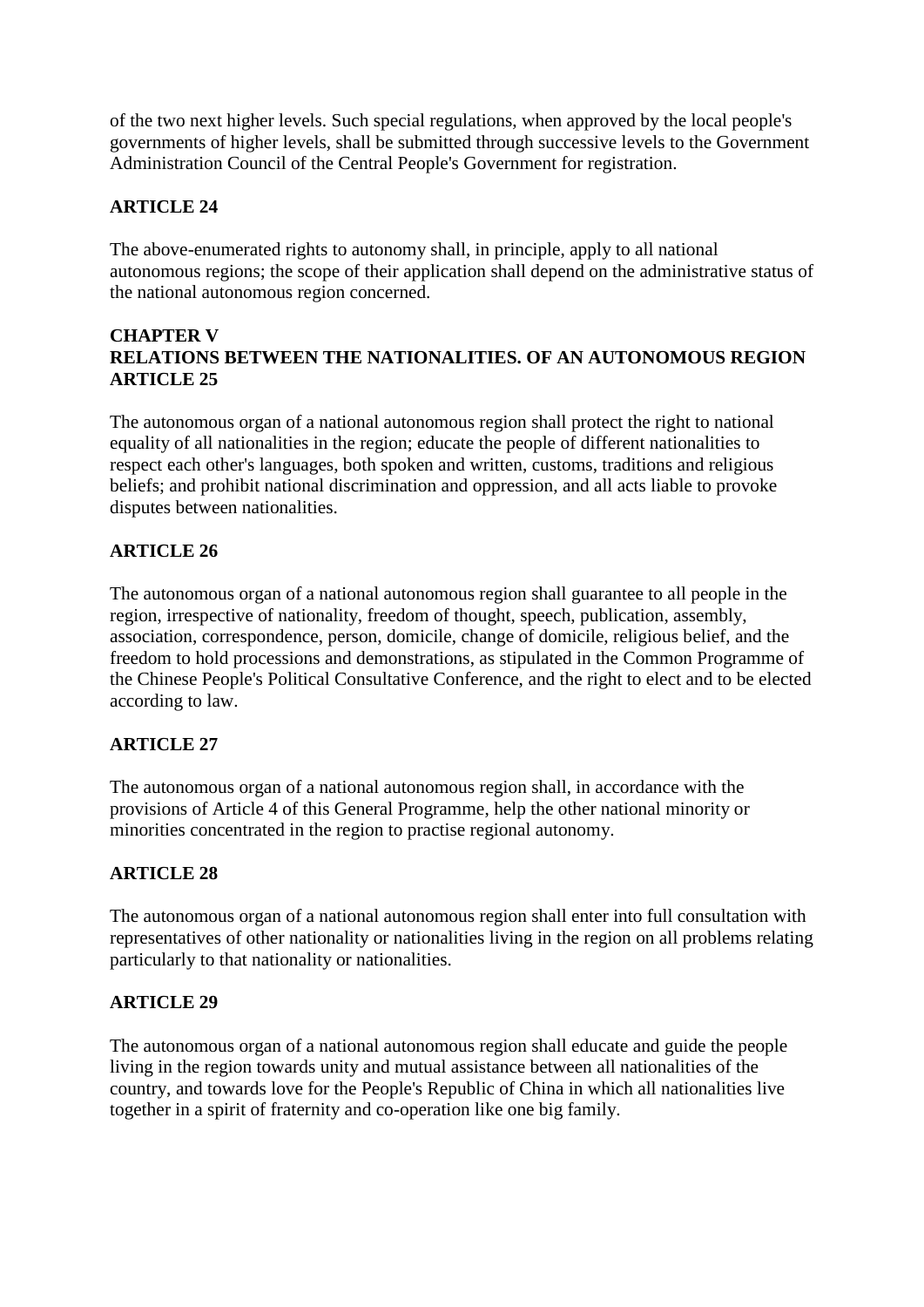### **CHAPTER VI PRINCIPLES OF LEADERSHIP FOR THE PEOPLE'S GOVERNMENTS OF HIGHER LEVELS ARTICLE 30**

The people's governments of higher levels shall respect the rights to autonomy of the national autonomous regions and help to put them into practice.

## **ARTICLE 31**

The people's governments of higher levels shall make an adequate appraisal of the special characteristics and actual conditions of each national autonomous region at the present stage of development, so that their directives and orders will conform both to the general line as laid down in the Common Programme of the Chinese People's Political Consultative Conference and to these special characteristics and actual conditions.

#### **ARTICLE 32**

The people's governments of higher levels shall assist the autonomous organs of the national autonomous regions in the planned training of cadres from among the nationalities in the area, and assign suitable cadres for work in the autonomous regions according to requirements.

#### **ARTICLE 33**

The people's governments of higher levels shall assist the national autonomous regions in their political, economic, cultural, and educational development, as well as in the expansion of health services.

#### **ARTICLE 34**

The people's governments of higher levels shall take appropriate measures to acquaint the people of the national autonomous regions with the advanced experiences and conditions about political, economic, and cultural development.

## **ARTICLE 35**

The people's governments of higher levels shall educate and assist the people of all nationalities in observing an attitude of equality, fraternity, unity, and mutual assistance among the nationalities, and in overcoming all tendencies to domination by the majority nationality or to narrow nationalism.

## **CHAPTER VII SUPPLEMENTARY PROVISIONS ARTICLE 36**

Except for areas where regional autonomy is already being practised, preparations for regional autonomy shall be made in all areas throughout the country where national minorities are concentrated, where the initial stage of revolutionary order has been established, and where regional autonomy is the common desire of all sections of the people. Such preparations shall include the establishment of preparatory organizations, or utilization of existing appropriate